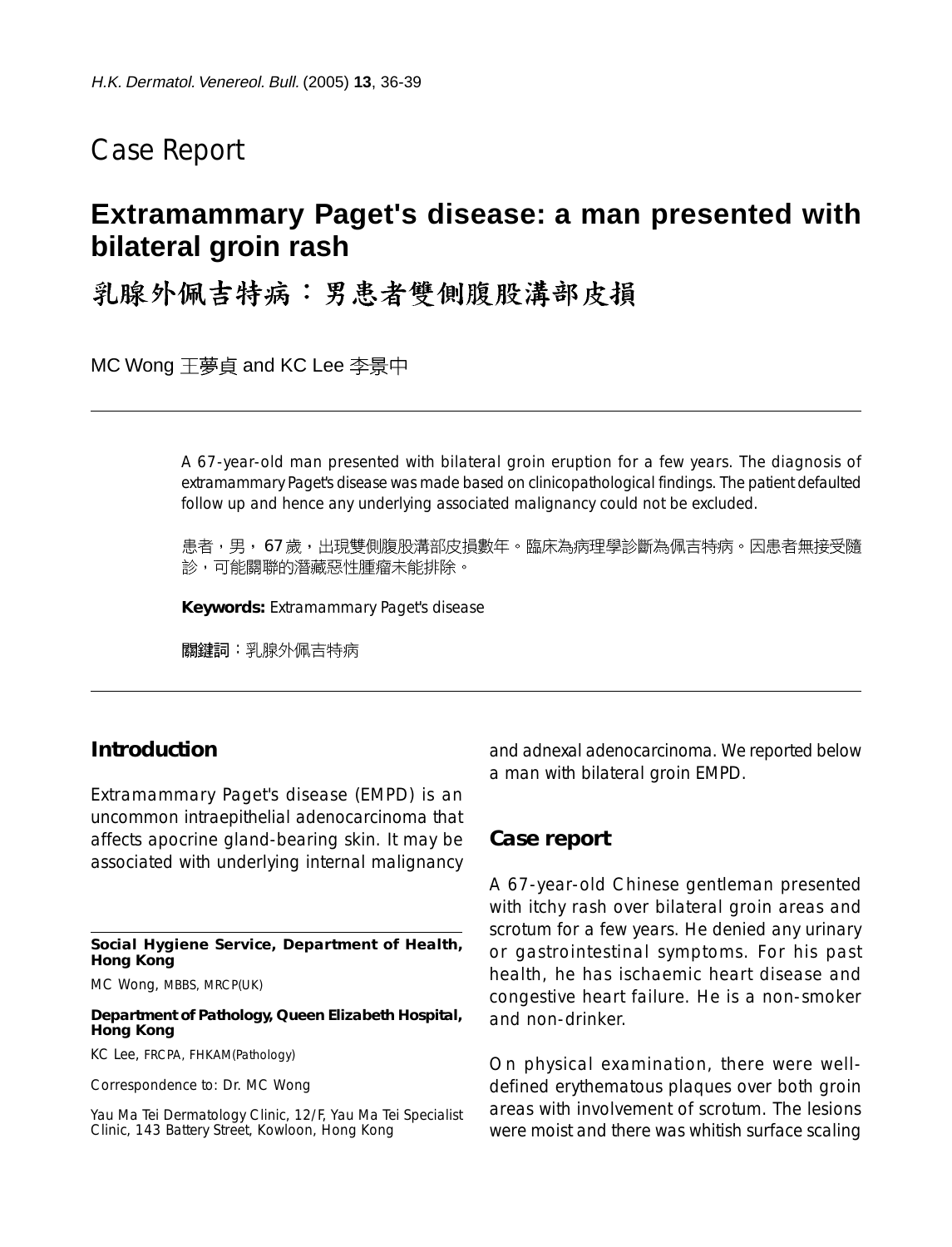mixed with erosions (Figure 1). The clinical differential diagnoses include intertrigo, tinea cruris, extramammary Paget's disease, Bowen's disease and squamous cell carcinoma.

Investigations including skin scrapping and fungal culture were negative. Swab culture from the lesion grew Staphylococcus aureus and Pseudomonas aeruginosa. An incisional skin biopsy was performed which showed the epidermis was extensively involved by isolated and clusters of pale cells forming pagetoid growth pattern (Figure 2). The pale cells exhibited oval nuclei with prominent nucleoli and pale cytoplasm (Figure 3). Immunohistochemical studies showed that these cells expressed epithelial marker (cam 5.2) but not S-100. The histopathologic features were compatible with extramammary Paget's disease. The patient was treated with a course of cloxacillin. He was not keen for surgery and defaulted follow up.

### **Discussion**

EMPD is a rare intraepithelial adenocarcinoma that mimics inflammatory or infectious condition. It is a heterogenous condition representing either an intraepithelial adenocarcinoma in situ with



**Figure 1.** Left groin well-defined erythematous moist plaque with surface scaling and erosions.

invasive potential or pagetoid spread of an underlying adnexal tumour or of a regional internal malignancy. EMPD usually developed in the seventh decade.<sup>1</sup> It occurs most frequently in Caucasians with female predominant. However, most cases reported in Japan are men. There is predilection for apocrine gland-bearing areas



**Figure 2.** Low power showing isolated and small clusters of pale tumour cells scattered throughout the epidermis forming a classic Pagetoid growth pattern. (H & E, original magnification x 10)



**Figure 3.** High power showing the pleomorphic pale tumour cells forming nests along the dermal epidermal junction. There is even cytoplasmic melanin pigment mimicking malignant melanoma. (H&E, original magnification x 20)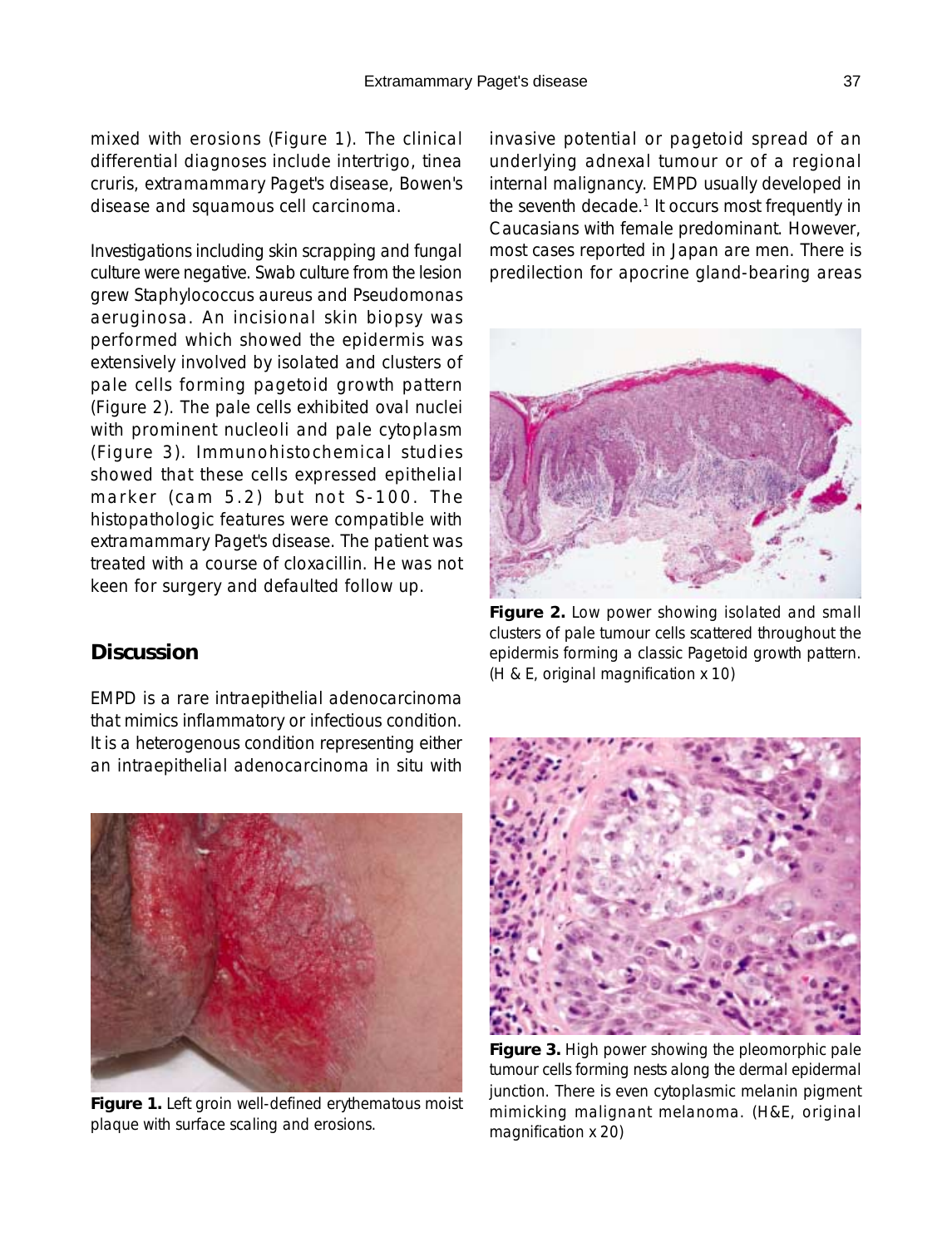including vulva, perianal region, perineum, male genitalia. Rare sites include thigh, buttocks, axilla and external auditory canal.<sup>2</sup> Lesions developed in skin devoid of apocrine glands has been reported.3 Most commonly lesions present as welldefined, moist erythematous or white scaly plaques. Scattered white scales and erosions can give rise to 'strawberry and cream' appearance. Patients often complain of pruritus but may be asymptomatic. Bleeding, oozing, tenderness or a burning sensation can occur and symptoms may be present for months to many years.

Histologically, EMPD is characterised by distinct vacuolated Paget's cells in epidermis. Immunohistochemical staining for glandular cytokeratins, epithelial membrane antigens and carcinoembryonic antigens (CEA) should be performed. Diagnosis of extramammary Paget's disease involves two important steps. Firstly to ascertain the correct diagnosis and secondly try to determine if it is the primary cutaneous form or one associated with underlying tumour. Important differential diagnoses in this case are malignant melanoma and Pagetoid Bowen's disease. A combination of Cam 5.2 (a low molecular weight cytokeratin) and S-100 immunostaining is sometimes essential for a definitive diagnosis unless there is unequivocal mucin production or tubular structure formation. While it is generally agreed that a CK7 positive, CK20 negative and GCFDP-15 (BRST-2) positive profile favour a primary cutaneous form, other combination of results are considered nonspecific. Moreover, definition on what to be considered positive (100% positive or a cut-off percentage) varies or not clearly defined in different studies making application on individual case difficult. As a result, while immunostaining can sometimes provide a suggestion for a possible primary cutaneous extramammary Paget's disease, it probably cannot replace a search for underlying malignancy especially for a perianal lesion in which the rate of having an associated internal malignancy is higher.

In a study of 197 cases of EMPD, 12% of patients have associated concurrent underlying internal malignancy and 24% have associated adnexal adenocarcinoma with higher mortality. <sup>4</sup> Location of underlying internal malignancy appears to be closely related to location of EMPD. Perianal EMPD tends to associate with adenocarcinoma of digestive system whereas penile-scrotal-groin EMPD is related to genitourinary malignancy.5

Management of EMPD requires a thorough search for possible associated malignancy which affects the subsequent management and prognosis. For treatment of primary EMPD, first line therapy is wide local excision.4 Other modalities that have been employed include Mohs micrographic surgery (MMS), radiation, combined chemo-radiotherapy, photodynamic therapy, topical 5-fluorouracil, CO<sub>2</sub> laser and topical bleomycin.<sup>4,6-11</sup> Recurrence or residual diseases are frequently seen because EMPD often have irregular margins, being multicentric and extend beyond visible clinical margins. Recurrent rates for vulvar EMPD range from 15% with vulvectomy, 27% with MMS and 43% with wide local excision; perianal diseases recur in 28% of patients after MMS and in 50% of patients after wide local excision.4

## **References**

- 1. Lupton GP, Graham JH. Mammary and extramammary Paget's disease. In: Friedman RF, Rigel DS, Kopf AW, et al. editors. Cancer of the Skin. Philadelphia: WB Saunders, 1991:217.
- 2. Fligiel Z, Kaneko M. Extramammary Paget's disease of the external ear canal in association with ceruminous gland carcinoma. A case report. Cancer 1975;36: 1072-6.
- 3. Heymann WR. Extramammary Paget's disease. Clin Dermatol 1993;11:83-7.
- 4. Zollo JD, Zeitouni NC. The Roswell Park Cancer Institute experience with extramammary Paget's disease. Br J Dermatol 2000;142:59-65.